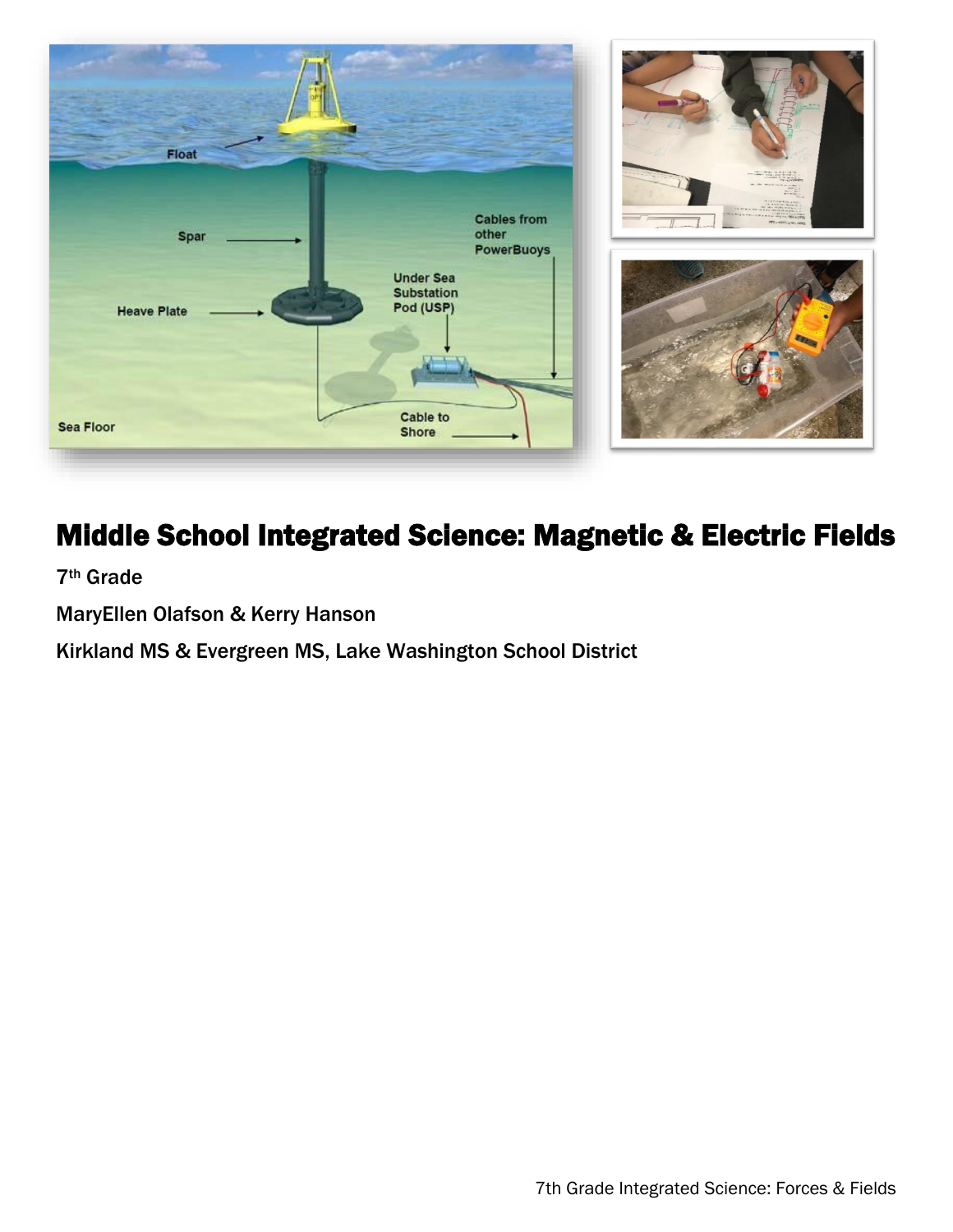## Anchoring phenomenon:

The Northwest National Marine Renewable Energy Center at Oregon State University facilitates test sites for wave energy converters to evaluate and develop effective marine energy technology to capture useable energy from ocean waves.

Context for the phenomena: http://nnmrec.oregonstate.edu/

### Essential question about phenomenon/unit:

How does energy from an ocean wave become energy that is used in your home?

## Scientific explanation (instructor's background knowledge):

Develop a gapless explanation through research to include, but not limited to:

## 1. How and why the ocean wave has energy.

- a. Ocean wave pushes/crushes, makes sound, evidence of mechanical energy transfer and transformations
- b. Ocean wave got energy transferred from the wind (energy never created/destroyed)
- c. Ocean wave molecules move in circular motions (wave transfers energy not matter)
- d. Ocean wave properties describe how much potential energy is present (wave amplitude, gravitational potential)
- 2. How and why magnetic forces in the buoy attract/repel electrons in wire coils.
	- a. Atoms are made up of pieces that are neutral, positive, and negatively charged (neutrons, protons, electrons)
	- b. Magnets, magnetic materials, non-magnetic materials have differences in orientation of domains (groups of atoms)
	- c. Magnetic fields have forces attract/repel materials that have different/like charges
	- d. Magnetic force strength is affected by distance, orientation, magnet size, magnet strength

## 3. How and why electrical current travels through cables to the house.

- a. Separating an electron from an atom releases energy
- b. Copper atom has one valence electron, outer location easier to separate
- c. Negative pole of magnet moving past copper atom pushes electron to next atom, bumping the next valence electron
- d. If in a complete circuit the electrons continuously transfer generating electrical current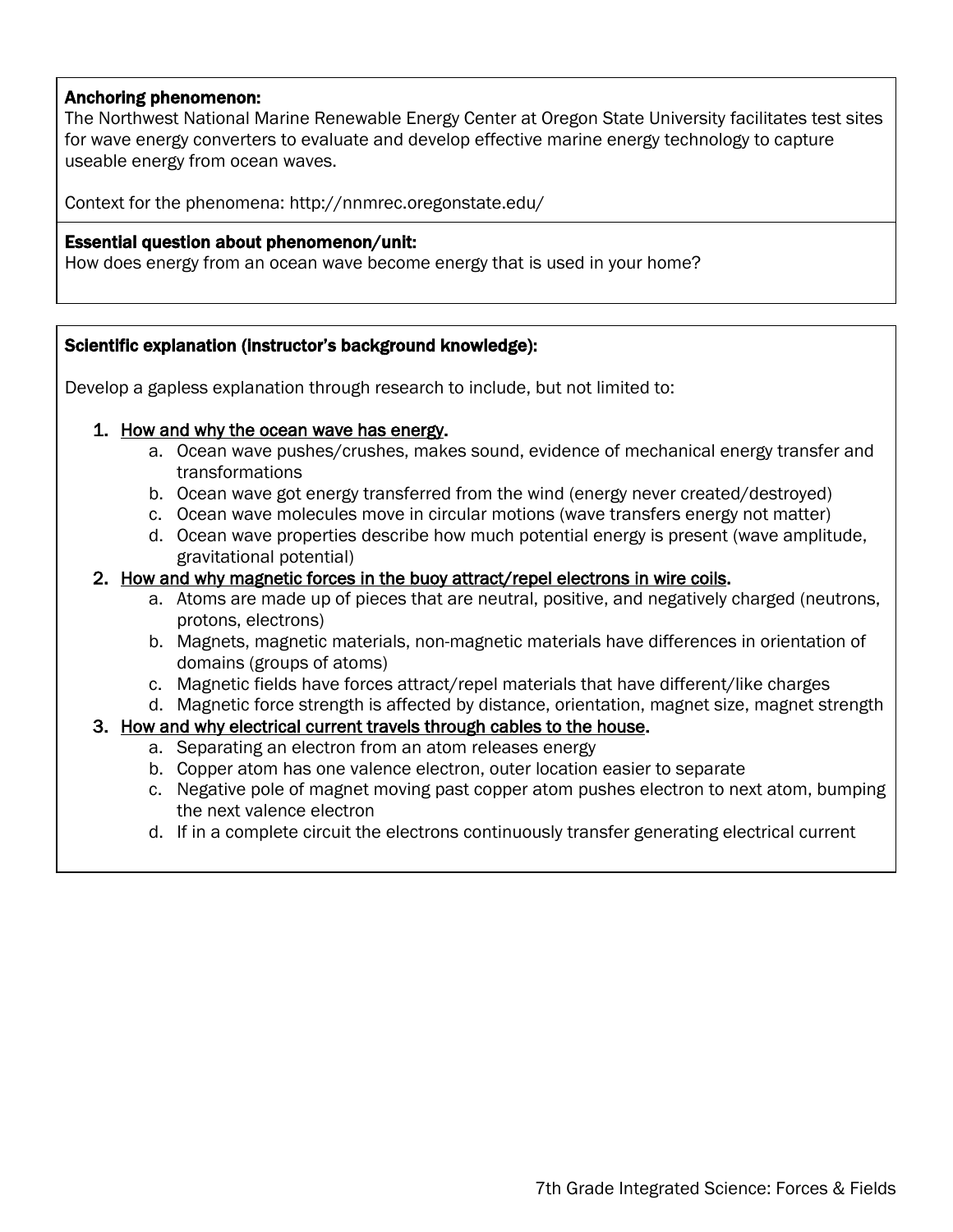## NGSS *Performance Expectations* addressed in this unit:

| <b>Standard</b>                                                                  | <b>PE</b>                                                                                                                                                                                                                                                                                                                                                                                                                                                                                                                                                                                                                                                                                                                                                                                                                                                                                                                  | <b>DCI</b>                                                                                                                                                                                                                                                                                                                                                                                                         | CCC                                                                                                                                                                                                                                                            |
|----------------------------------------------------------------------------------|----------------------------------------------------------------------------------------------------------------------------------------------------------------------------------------------------------------------------------------------------------------------------------------------------------------------------------------------------------------------------------------------------------------------------------------------------------------------------------------------------------------------------------------------------------------------------------------------------------------------------------------------------------------------------------------------------------------------------------------------------------------------------------------------------------------------------------------------------------------------------------------------------------------------------|--------------------------------------------------------------------------------------------------------------------------------------------------------------------------------------------------------------------------------------------------------------------------------------------------------------------------------------------------------------------------------------------------------------------|----------------------------------------------------------------------------------------------------------------------------------------------------------------------------------------------------------------------------------------------------------------|
| MS-PS2-3                                                                         | Ask questions about data to determine the factors that<br>affect the strength of electric and magnetic forces.<br>[Clarification Statement: Examples of devices that use<br>electric and magnetic forces could include<br>electromagnets, electric motors, or generators.<br>Examples of data could include the effect of the<br>number of turns of wire on the strength of an<br>electromagnet, or the effect of increasing the number<br>or strength of magnets<br>on the speed of an electric motor.] [Assessment<br>Boundary: Assessment about questions that require<br>quantitative answers is limited to proportional<br>reasoning and algebraic thinking.]                                                                                                                                                                                                                                                         | PS2.B: Types of Interactions<br>Electric and magnetic<br>$\bullet$<br>(electromagnetic) forces<br>can be attractive or<br>repulsive, and their sizes<br>depend on the<br>magnitudes of the<br>charges, currents, or<br>magnetic strengths<br>involved and on the<br>distances between the<br>interacting objects. (MS-<br>$PS2-3)$                                                                                 | <b>Cause and Effect</b><br>$\bullet$<br>Cause and effect<br>relationships may<br>be used to<br>predict<br>phenomena in<br>natural or<br>designed<br>systems. (MS-<br>PS2-3), (MS-PS2-<br>5)                                                                    |
| <b>MS-PS2-5</b>                                                                  | Conduct an investigation and evaluate the<br>experimental design to provide evidence that fields<br>exist between objects exerting forces on each other<br>even though the objects are not in contact.<br>[Clarification Statement: Examples of this<br>phenomenon could include the interactions of<br>magnets, electrically-charged strips of tape, and<br>electrically-charged pith balls. Examples of<br>investigations could include first-hand experiences or<br>simulations.] [Assessment Boundary: Assessment is<br>limited to electric and magnetic fields, and limited to<br>qualitative evidence<br>for the existence of fields.]                                                                                                                                                                                                                                                                               | PS2.B: Types of Interactions<br>Forces that act at a<br>distance (electric,<br>magnetic, and<br>gravitational) can be<br>explained by fields that<br>extend through space and<br>can be mapped by their<br>effect on a test object (a<br>charged object, a<br>magnet, or a ball,<br>respectively). (MS-PS2-5)                                                                                                      | <b>Cause and Effect</b><br>Cause and effect<br>relationships may<br>be used to<br>predict<br>phenomena in<br>natural or<br>designed<br>systems. (MS-<br>PS2-3), (MS-PS2-<br>5)                                                                                 |
| MS-PS3-2                                                                         | Develop a model to describe that when the<br>arrangement of objects interacting at a distance<br>changes, different amounts of potential energy are<br>stored in the system. [Clarification Statement:<br>Emphasis is on relative amounts of potential energy,<br>not on calculations of potential energy. Examples of<br>objects within systems interacting at varying distances<br>could include: the Earth and either a roller coaster cart<br>at varying positions on a hill or objects at varying<br>heights on shelves, changing the direction/orientation<br>of a magnet, and a balloon with static electrical charge<br>being brought closer to a classmate's hair. Examples<br>of models could include representations, diagrams,<br>pictures, and written descriptions of systems.]<br>[Assessment Boundary: Assessment is limited to two<br>objects and electric, magnetic, and gravitational<br>interactions.] | PS3.A: Definitions of Energy<br>A system of objects may<br>$\bullet$<br>also contain stored<br>(potential) energy,<br>depending on their<br>relative positions. (MS-<br>PS3-2)<br>PS3.C: Relationship Between<br><b>Energy and Forces</b><br>$\bullet$<br>When two objects<br>interact, each one exerts<br>a force on the other that<br>can cause energy to be<br>transferred to or from the<br>object. (MS-PS3-2) | <b>Systems and System</b><br><b>Models</b><br>Models can be<br>$\bullet$<br>used to<br>represent<br>systems and<br>their interactions<br>- such as inputs,<br>processes, and<br>outputs - and<br>energy and<br>matter flows<br>within systems.<br>$(MS-PS3-2)$ |
| *MS-PS4-<br>1 (limit to<br>ocean<br>wave<br>properties,<br>also in 8th<br>grade) | Use mathematical representations to describe a<br>simple model for waves that includes how the<br>amplitude of a wave is related to the energy in a wave.<br>[Clarification Statement: Emphasis is on describing<br>waves with both qualitative and quantitative<br>thinking.] [Assessment Boundary: Assessment does<br>not include electromagnetic waves and is limited to<br>standard repeating waves.]                                                                                                                                                                                                                                                                                                                                                                                                                                                                                                                  | PS4.A: Wave Properties<br>A simple wave has a<br>$\bullet$<br>repeating pattern with a<br>specific wavelength,<br>frequency, and amplitude.<br>$(MS-PS4-1)$                                                                                                                                                                                                                                                        | <b>Patterns</b><br>Graphs and<br>$\bullet$<br>charts can be<br>used to identify<br>patterns in data.<br>$(MS-PS4-1)$                                                                                                                                           |
| *MS-PS1-<br>1 (limit to<br>electrons                                             | Develop models to describe the atomic composition of<br>simple molecules and extended<br>structures. [Clarification Statement: Emphasis is on<br>developing models of molecules that vary in                                                                                                                                                                                                                                                                                                                                                                                                                                                                                                                                                                                                                                                                                                                               | PS1.A: Structure and<br><b>Properties of Matter</b><br>Substances are made<br>from different types of                                                                                                                                                                                                                                                                                                              | Scale, Proportion,<br>and Quantity<br>Time, space, and<br>$\bullet$<br>energy                                                                                                                                                                                  |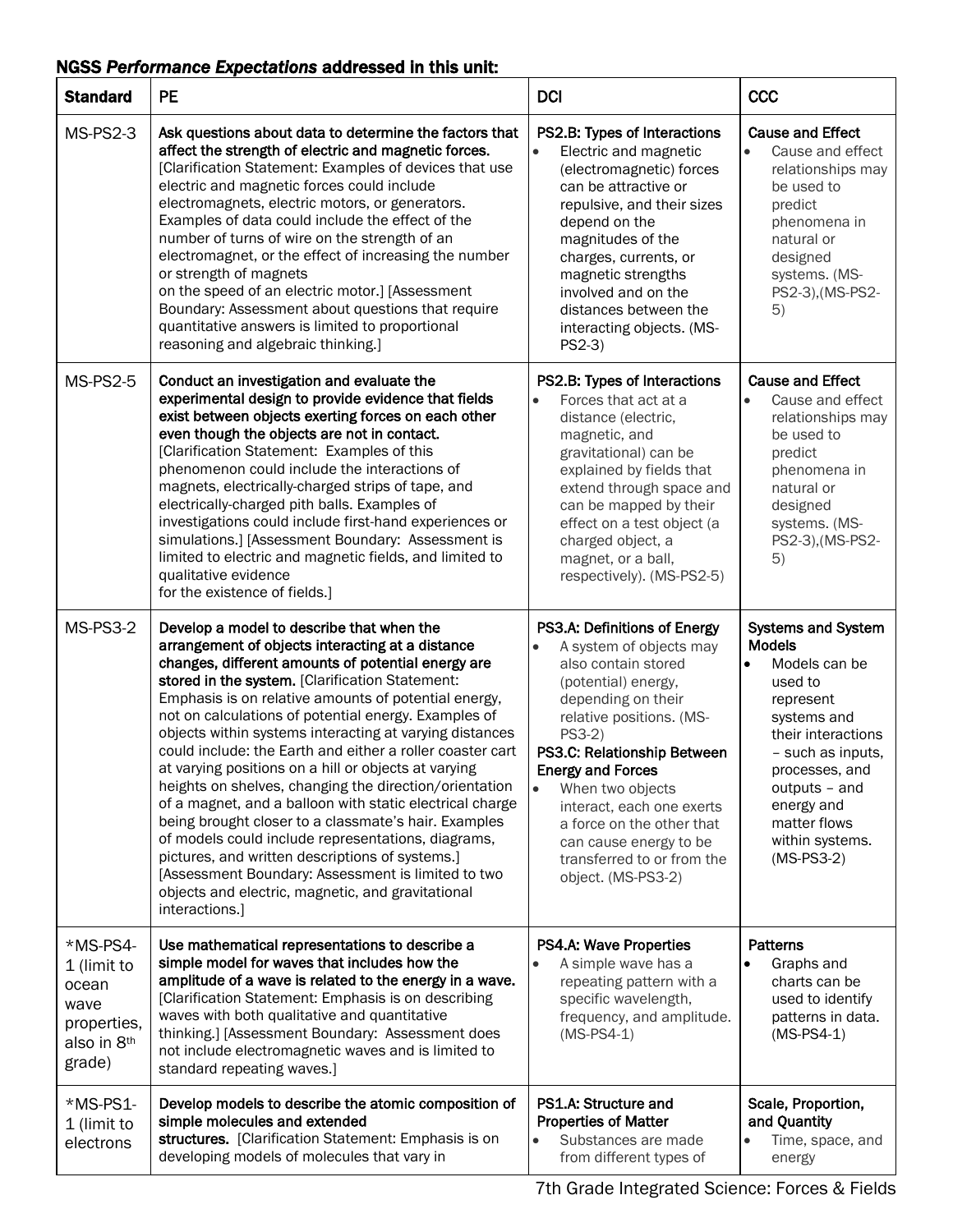| negative<br>charge,<br>also in 7th<br>chemical<br>reactions) | complexity. Examples of simple molecules could<br>include ammonia and methanol. Examples of extended<br>structures could include sodium chloride or diamonds.<br>Examples of molecular-level models could include<br>drawings, 3D ball and stick structures, or computer<br>representations showing different molecules with<br>different types of atoms.] [Assessment Boundary:<br>Assessment does not include valence electrons and<br>bonding energy, discussing the ionic nature of<br>subunits of complex structures, or a complete<br>description of all individual atoms in a complex<br>molecule or extended structure is not required.] |  | atoms, which combine<br>with one another in<br>various ways. Atoms form<br>molecules that range in<br>size from two to<br>thousands of atoms. (MS-<br>$PS1-1)$<br>Solids may be formed<br>from molecules, or they<br>may be extended<br>structures with repeating<br>subunits (e.g., crystals).<br>$(MS-PS1-1)$ | phenomena can<br>be observed at<br>various scales<br>using models to<br>study systems<br>that are too large<br>or too small. (MS-<br>$PS1-1)$ |
|--------------------------------------------------------------|--------------------------------------------------------------------------------------------------------------------------------------------------------------------------------------------------------------------------------------------------------------------------------------------------------------------------------------------------------------------------------------------------------------------------------------------------------------------------------------------------------------------------------------------------------------------------------------------------------------------------------------------------|--|-----------------------------------------------------------------------------------------------------------------------------------------------------------------------------------------------------------------------------------------------------------------------------------------------------------------|-----------------------------------------------------------------------------------------------------------------------------------------------|
|--------------------------------------------------------------|--------------------------------------------------------------------------------------------------------------------------------------------------------------------------------------------------------------------------------------------------------------------------------------------------------------------------------------------------------------------------------------------------------------------------------------------------------------------------------------------------------------------------------------------------------------------------------------------------------------------------------------------------|--|-----------------------------------------------------------------------------------------------------------------------------------------------------------------------------------------------------------------------------------------------------------------------------------------------------------------|-----------------------------------------------------------------------------------------------------------------------------------------------|

## Summary Table of Activities in Unit

| Activity/LT                                                                                                                                                                             | <b>Evidence Students Could Gain</b>                                                                                                                                                                                                                                                             | <b>Connection to Phenomenon</b><br>(will vary per students)                                                                                                                                                                                                 | <b>Questioning</b><br><b>Strategies/Discussion</b><br><b>Suggestions</b>                                                                                                                   |
|-----------------------------------------------------------------------------------------------------------------------------------------------------------------------------------------|-------------------------------------------------------------------------------------------------------------------------------------------------------------------------------------------------------------------------------------------------------------------------------------------------|-------------------------------------------------------------------------------------------------------------------------------------------------------------------------------------------------------------------------------------------------------------|--------------------------------------------------------------------------------------------------------------------------------------------------------------------------------------------|
| Activity 1: Initial<br>Model &<br>explanation<br>LT: SWBAT model<br>initial ideas about<br>energy                                                                                       | Invent strategies for modeling<br>$\bullet$<br>energy<br>Record initial ideas<br>$\bullet$<br>Note: Revise initial model<br>$\bullet$<br>periodically                                                                                                                                           | Model the phenomena-<br>$\bullet$<br>accept all student ideas                                                                                                                                                                                               | How might energy be<br>$\bullet$<br>made and move<br>through the system?<br>What are ways we<br>$\bullet$<br>could draw energy<br>that we cannot see<br>with our eyes?                     |
| Activity 2: Forms of<br>energy<br>investigation<br>stations<br>LT: SWBAT observe<br>and describe each<br>form of energy                                                                 | Energy is the ability to do work<br>$\bullet$<br>Energy exists in several forms;<br>$\bullet$<br>chemical, nuclear, mechanical,<br>electrical, radiant, thermal, sound,<br>etc<br>Gravitational forces create<br>$\bullet$<br>potential/kinetic mechanical energy                               | $\bullet$<br>Mechanical energy is<br>present in the wave<br>Electrical energy moves in<br>$\bullet$<br>the cables<br>Other forms of energy<br>$\bullet$<br>could be present in this<br>system                                                               | What is energy?<br>$\bullet$<br>Where do you see<br>$\bullet$<br>energy around you<br>every day?<br>How are different<br>$\bullet$<br>forms of energy the<br>same? Different?<br>$\bullet$ |
| <b>Activity 3: Energy</b><br>transfer and<br>transformation<br>diagraming<br>w/online<br>simulation<br>LT: SWBAT<br>represent energy<br>transfers and<br>transformations in<br>diagrams | There are many ways to draw all the<br>$\bullet$<br>forms of energy we cannot see in a<br>system<br>Energy is never created or<br>$\bullet$<br>destroved<br>Energy can transfer between<br>$\bullet$<br>objects<br>Energy can transform from one<br>form of energy to another form of<br>energy | Mechanical energy in the<br>$\bullet$<br>wave transforms into<br>another form of energy<br>Energy is transformed<br>$\bullet$<br>inside the buoy to<br>electricity<br>Electricity in the cables<br>transfer to objects that use<br>electricity in the house | How is energy<br>$\bullet$<br>created?<br>Where does energy go<br>$\bullet$<br>to/come from?<br>How does energy<br>$\bullet$<br>move and change?                                           |
| Activity 4:<br>Potential and<br>kinetic card sort                                                                                                                                       | Energy can be stored (potential) or<br>$\bullet$<br>in use (kinetic)<br>All forms of energy can be<br>$\bullet$<br>potential/kinetic depending on the                                                                                                                                           | Energy in this system could<br>$\bullet$<br>be stored (potential) or in<br>use (kinetic)<br>Waves have gravitational<br>$\bullet$                                                                                                                           | Where/how is energy<br>$\bullet$<br>stored?<br>When/how is stored<br>$\bullet$<br>energy used?                                                                                             |

7th Grade Integrated Science: Forces & Fields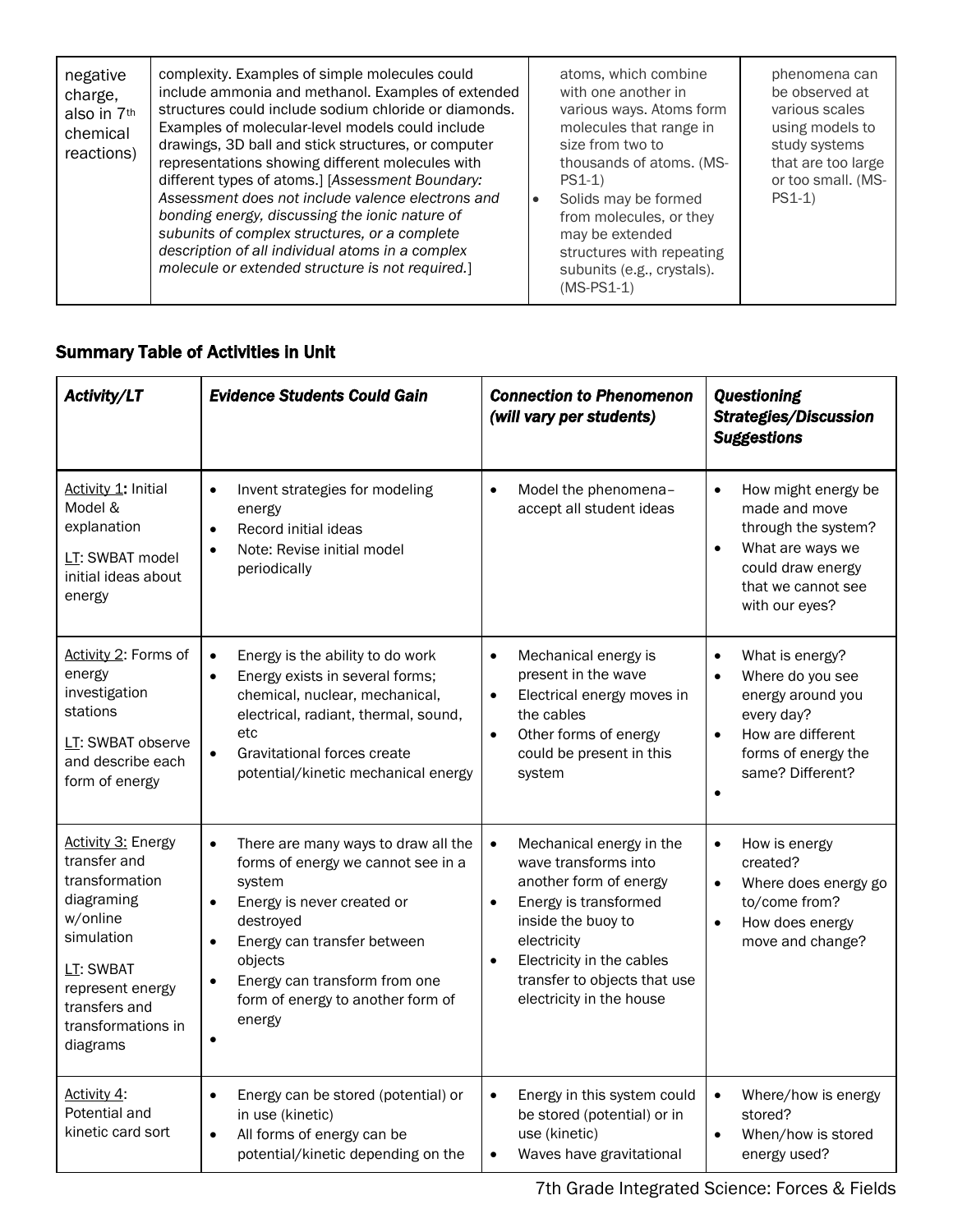| LT: SWBAT<br>distinguish<br>between potential<br>and kinetic energy<br>behaviors                                                                 | situation<br>Potential and kinetic are not<br>٠<br>considered their own forms of<br>energy                                                                                                                                                                                                                                                                                                                                                                                                                             | potential energy<br>Waves have mechanical<br>kinetic energy (in-use)                                                                                                                                                                                                                                                                                                    | How can forces (like<br>$\bullet$<br>gravity) give an object<br>potential energy?                                                                                                                                                                                                                                                                                                                                                                               |
|--------------------------------------------------------------------------------------------------------------------------------------------------|------------------------------------------------------------------------------------------------------------------------------------------------------------------------------------------------------------------------------------------------------------------------------------------------------------------------------------------------------------------------------------------------------------------------------------------------------------------------------------------------------------------------|-------------------------------------------------------------------------------------------------------------------------------------------------------------------------------------------------------------------------------------------------------------------------------------------------------------------------------------------------------------------------|-----------------------------------------------------------------------------------------------------------------------------------------------------------------------------------------------------------------------------------------------------------------------------------------------------------------------------------------------------------------------------------------------------------------------------------------------------------------|
| <b>Activity 5: Wave</b><br>videos and<br>reading, physical<br>simulation<br>LT: SWBAT<br>describe ocean<br>wave properties                       | Waves get energy from wind<br>$\bullet$<br>Ocean waves do work on the<br>$\bullet$<br>shore, breaking rocks, eroding<br>banks, etc.<br>Waves in matter (such as water)<br>$\bullet$<br>have potential mechanical energy<br>and kinetic mechanical energy,<br>depending on where in the wave<br>you look<br>We describe waves by measuring<br>frequency, wavelength, amplitude<br>Waves can move transverse,<br>$\bullet$<br>longitudinal, or combination waves<br>Waves transfer energy without<br>transferring matter | Energy in an ocean wave<br>$\bullet$<br>can be seen in the "work"<br>being done on the shore<br>There is more energy in an<br>$\bullet$<br>ocean wave that has a<br>higher amplitude<br>A wave has the most<br>$\bullet$<br>potential energy at the<br>crest<br>Ocean waves are<br>$\bullet$<br>combination, water<br>molecules move in circular<br>motion<br>$\bullet$ | How do we know<br>$\bullet$<br>there is energy in an<br>ocean wave?<br>Where did energy in<br>$\bullet$<br>an ocean wave come<br>from?<br>How can we measure<br>$\bullet$<br>how much potential<br>energy is in a wave?<br>If you were a<br>molecule of matter in<br>a wave (transverse,<br>longitudinal, then<br>combination) how<br>would you move?<br>If matter in the wave<br>$\bullet$<br>does not move far,<br>how can the energy<br>move long distances? |
| <b>Activity 6: Magnet</b><br>investigation<br>stations<br>LT: SWBAT observe<br>and describe<br>behaviors of<br>magnets and<br>magnetic materials | Magnetic fields exert forces on<br>$\bullet$<br>other magnetic objects when not in<br>contact<br>Like charges repel each other<br>٠<br>Opposite charges attract each other<br>$\bullet$<br>Magnetic fields do not exert forces<br>on non-magnetic objects<br>Magnetic fields are stronger when<br>closer to an object<br>Magnetic fields are stronger when<br>additional magnets are aligned<br>beside each other                                                                                                      | Generator inside the buoy<br>$\bullet$<br>has a magnet generating<br>forces affecting magnetic<br>materials (the negatively<br>charged electrons in<br>cables)                                                                                                                                                                                                          | When did you notice<br>$\bullet$<br>the magnetic forces<br>were strongest?<br>What are<br>$\bullet$<br>characteristics of<br>materials were<br>magnetic/non-<br>magnetic<br>How did iron filings<br>behave when over a<br>bar magnet?                                                                                                                                                                                                                           |
| Activity 7: Atoms<br>videos & reading<br>LT: SWBAT predict<br>how a magnetic<br>force could affect<br>an atom                                    | Atoms are the smallest unit of<br>$\bullet$<br>matter<br>Each atom has neutrons, protons,<br>٠<br>and electrons<br>Electrons are negatively charged<br>٠<br>particles<br>Electrons can be lost/gained in the<br>$\bullet$<br>outer shell of the atom                                                                                                                                                                                                                                                                   | Negatively charged<br>$\bullet$<br>electrons could be repelled<br>by a negative pole on the<br>magnet<br>Copper atoms have one<br>$\bullet$<br>valence electron that is<br>easier to "push" to the next<br>atom                                                                                                                                                         | How do you think a<br>$\bullet$<br>strong magnetic field<br>could affect an<br>electron?<br>$\bullet$                                                                                                                                                                                                                                                                                                                                                           |
| <b>Activity 8: Physical</b><br>& digital magnet<br>and copper coil<br>simulations                                                                | Electricity is movement of electrons<br>$\bullet$<br>in a circuit (won't move if circuit<br>isn't complete)<br>Copper has an "extra" electron on<br>its atoms                                                                                                                                                                                                                                                                                                                                                          | The buoy's generator has a<br>$\bullet$<br>magnet (moved by wave<br>energy) inside copper coils<br>The magnetic forces move<br>$\bullet$<br>electrons in the copper                                                                                                                                                                                                     | What did you do in<br>$\bullet$<br>the simulation to<br>generate the most<br>volts?<br>What does a copper<br>$\bullet$                                                                                                                                                                                                                                                                                                                                          |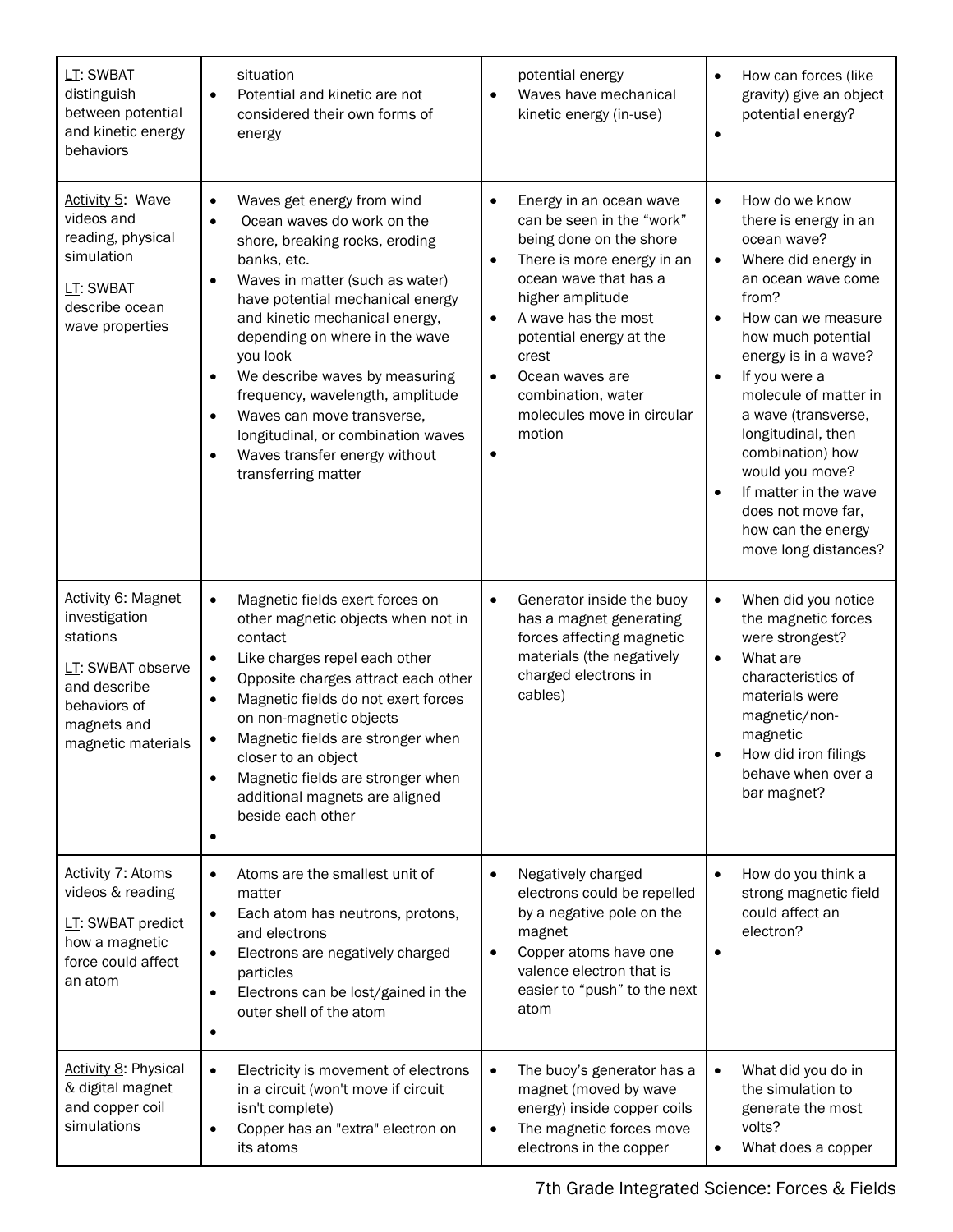| LT: SWBAT model<br>magnetic forces<br>interacting with<br>copper atoms                                                                                           | Negative magnetic fields "push"<br>$\bullet$<br>electrons from the copper atoms,<br>bumping the next electron next to<br>it, bumping the next down the<br>wire<br>Spinning or passing a magnet past<br>$\bullet$<br>copper wires continually puts<br>electrons in motion = generating<br>electrical current                                                                                              | atoms to create electrical<br>current in the cables                                                                                                                              | atom feel when the<br>magnet moves by it?<br>(hand electron to<br>neighbor as magnetic<br>field pushes by)                                                                                               |
|------------------------------------------------------------------------------------------------------------------------------------------------------------------|----------------------------------------------------------------------------------------------------------------------------------------------------------------------------------------------------------------------------------------------------------------------------------------------------------------------------------------------------------------------------------------------------------|----------------------------------------------------------------------------------------------------------------------------------------------------------------------------------|----------------------------------------------------------------------------------------------------------------------------------------------------------------------------------------------------------|
| Activity 9:<br>Magnetism videos<br>& reading<br>LT: SWBAT<br>compare<br>properties of<br>magnet, magnetic,<br>and non-magnetic<br>material                       | Atoms have their own magnetic<br>$\bullet$<br>poles<br>Materials have groups of atoms in<br>$\bullet$<br>magnetic domains<br>Domains can be not aligned (non-<br>$\bullet$<br>magnetic material), temporarily<br>aligned (magnetic material), or<br>always aligned (permanent<br>magnets<br>۰                                                                                                            | The generator must be<br>$\bullet$<br>made with a permanent<br>magnet that has magnetic<br>domains aligned                                                                       | Why are some<br>$\bullet$<br>materials magnetic<br>and others not?<br>How can a nail<br>$\bullet$<br>(magnetic material)<br>become a magnet<br>and attract a<br>paperclip for a short<br>amount of time? |
| Activity 10:<br>Engineering wave<br>generators<br>LT: SWBAT design<br>and test prototype<br>model                                                                | Design magnet/coil assemblies<br>$\bullet$<br>that could generate electrical<br>currents<br>Test various strengths of magnets<br>$\bullet$<br>Test number of turns in coils<br>$\bullet$<br>Test distance of magnet to coils<br>$\bullet$                                                                                                                                                                | It is not simple to generate<br>$\bullet$<br>large electrical current<br>Efficient wave generator<br>$\bullet$<br>designs require many<br>iterations                             | What design features<br>$\bullet$<br>will make a wave<br>generator make more<br>electrical current?                                                                                                      |
| Activity 11:<br>Electricity for<br>modern life &<br>energy poverty<br>empathy<br>LT: SWBAT develop<br>empathy for others<br>to understanding a<br>user's problem | Electrical energy is most versatile<br>$\bullet$<br>and useable form of energy<br>Modern infrastructure/technology<br>$\bullet$<br>is a complex network set up to run<br>on available electrical energy<br>Not all countries/areas have<br>$\bullet$<br>reliable energy infrastructure<br>People living without reliable<br>electricity experience many<br>challenges<br>Everyday examples of energy use | Wave generators could<br>$\bullet$<br>provide reliable electricity<br>for costal communities<br>Cost/location makes wave<br>٠<br>generators not feasible for<br>many communities | How do you use<br>$\bullet$<br>electricity in your life?<br>How would your life<br>$\bullet$<br>be different if all<br>electricity stopped<br>working?                                                   |
| Activity 12:<br>Engineer solutions<br>for energy poverty<br>LT: SWBAT                                                                                            | A magnet moving in coiled wire<br>$\bullet$<br>could create electricity when<br>incorporated into someone's daily<br>activity (movement)<br>Criteria/constraints for designs may<br>$\bullet$<br>include: simple to build, affordable<br>cost, manageable size, fun or easy<br>to use                                                                                                                    |                                                                                                                                                                                  | How can you use<br>$\bullet$<br>what you know about<br>magnets and<br>electricity to help<br>people living in energy<br>poverty?                                                                         |
| <b>Activity 13: Final</b><br>Model &<br>Explanation<br>LT: SWBAT                                                                                                 | Develop and refine energy<br>$\bullet$<br>modeling strategies<br>Record final ideas supported by<br>$\bullet$<br>evidence from unit activities                                                                                                                                                                                                                                                           | Model the phenomena-<br>$\bullet$<br>evidence supported causal<br>explanations including the<br>"how" and "why"                                                                  | What evidence do you<br>$\bullet$<br>have to support your<br>new ideas?<br>How can you show<br>$\bullet$<br>more than you did in<br>previous revisions to                                                |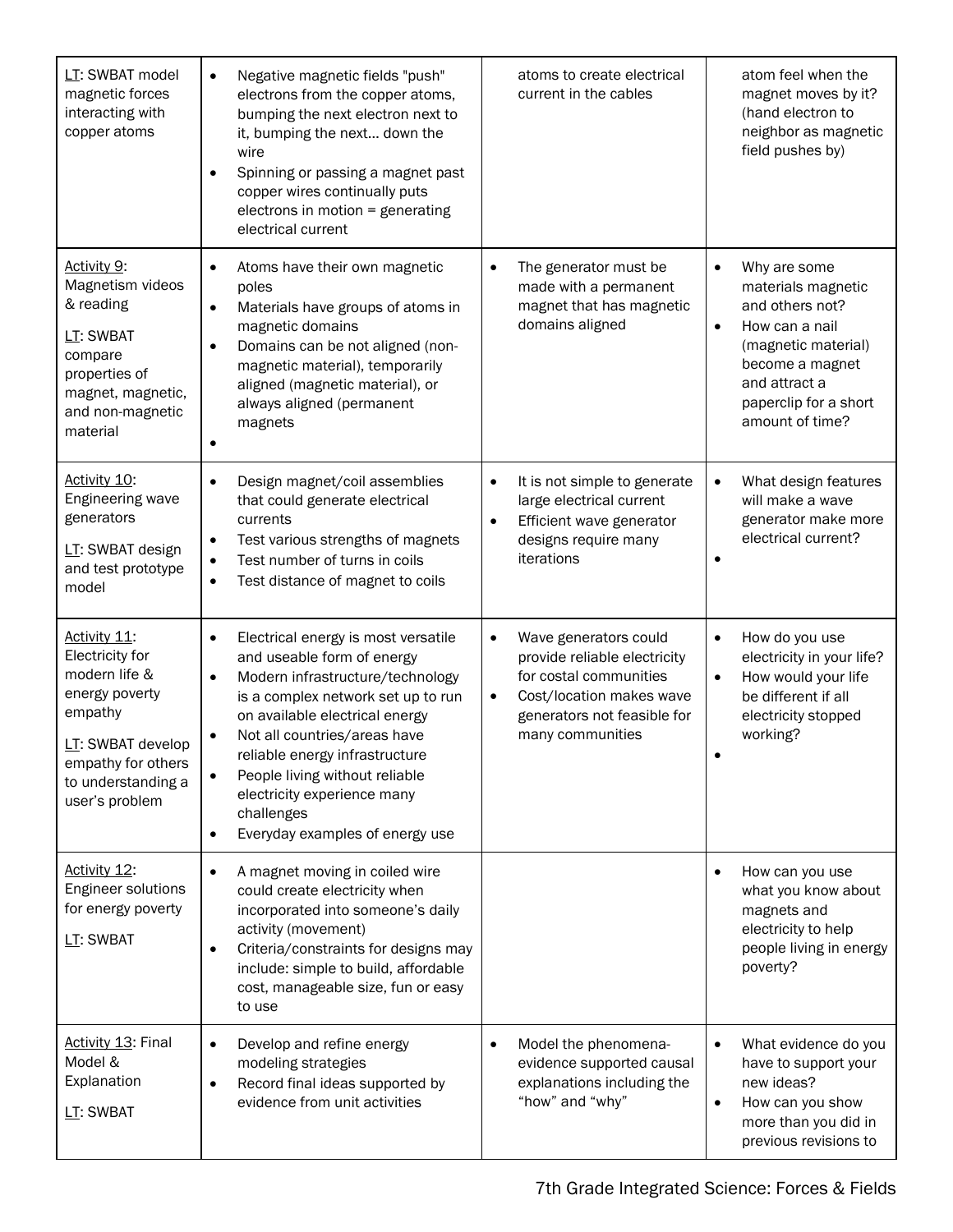|                                                              |                                                                                                                                                   | explain what is<br>happening? |
|--------------------------------------------------------------|---------------------------------------------------------------------------------------------------------------------------------------------------|-------------------------------|
| Activity 14: Unit<br>and modeling<br>reflection<br>LT: SWBAT | Reflect and give feedback on<br>$\bullet$<br>usefulness of unit activities<br>Identify evidence of personal<br>growth between initial/final ideas |                               |

(*Add Rows as Necessary*)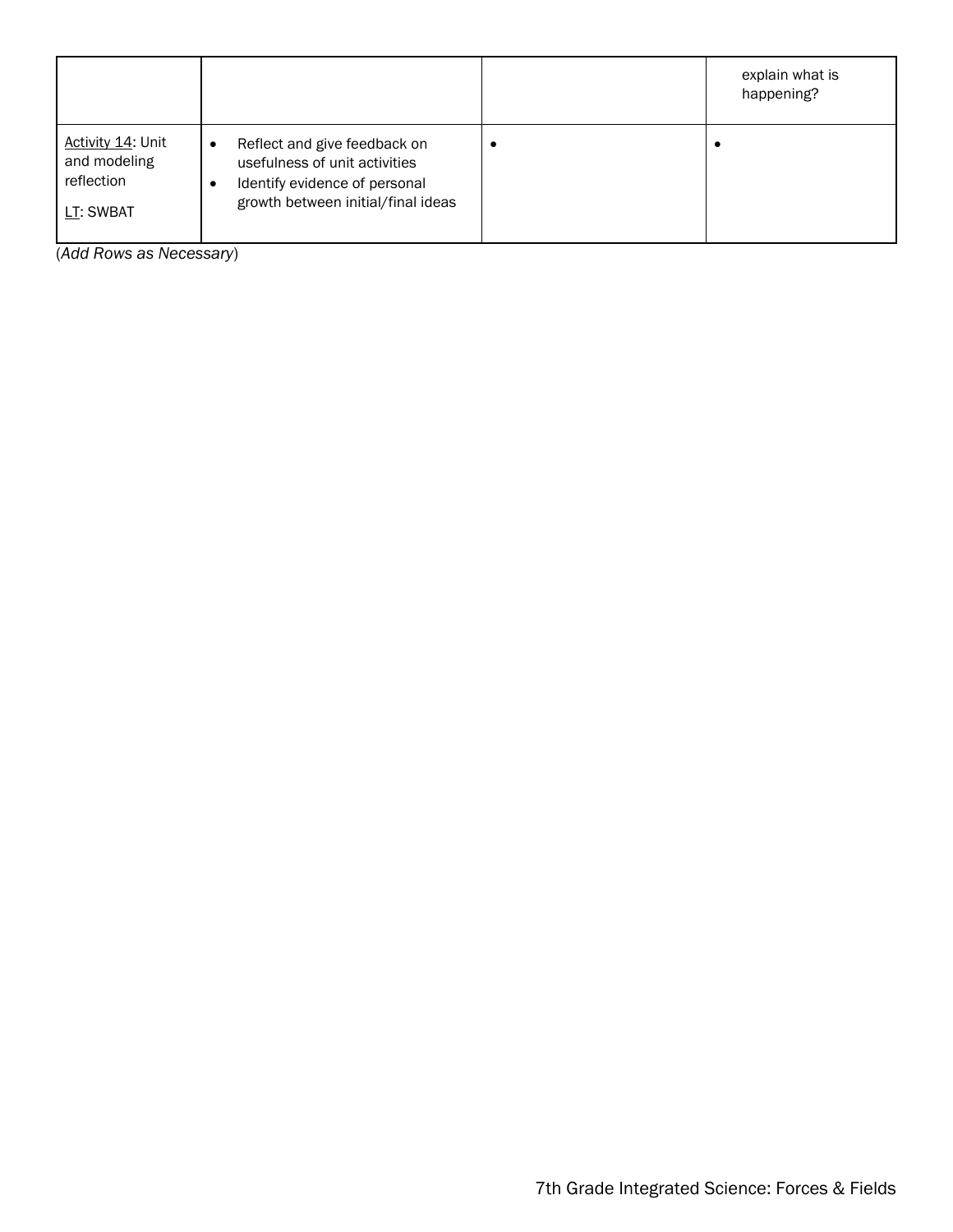

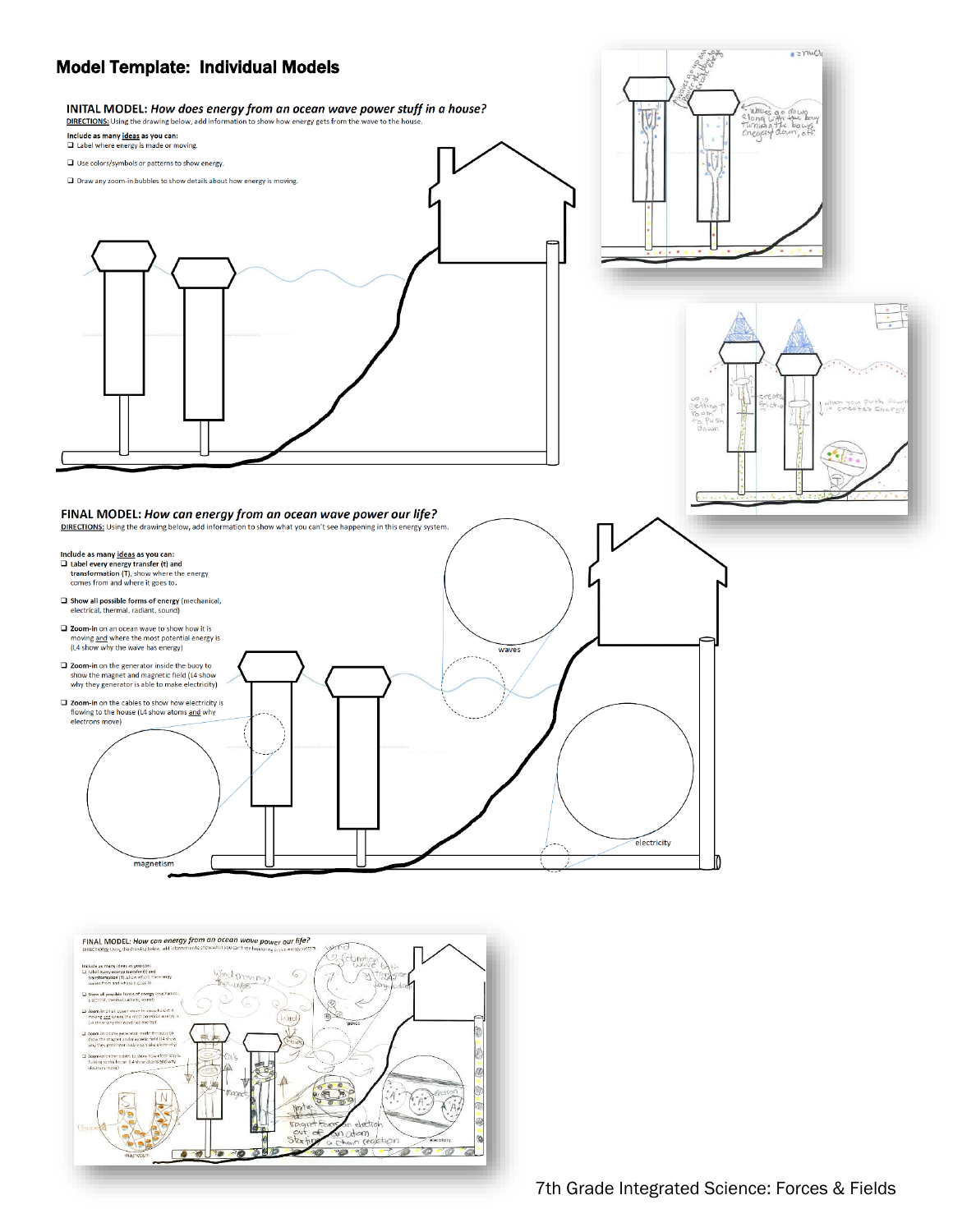## Group Modeling Examples:







### **Energy from Waves Rubric**

- Idea Checklist: These ideas need to be included in your model. Be sure to explain what it
- **Idea Cheeklists:** These ideas need to be included in your model. Be sure to expressive the state of the permutation of the state of the state of the state of the state of the state of the state of the state of the state
	-
- 

Level 4:<br>  $\Box$  Magnetic field<br>  $\Box$  Hagnetic field<br>  $\Box$  Electricity (conductors, electrons moving)<br>  $\Box$  Relative amounts of energy (kinetic and potential)

- **Explanation Checklist:**<br> $||$  Where the buoy got its energy from<br> $||$  How the energy was transformed into electrical energy
- $\Box$  How the electricity traveled through the wires